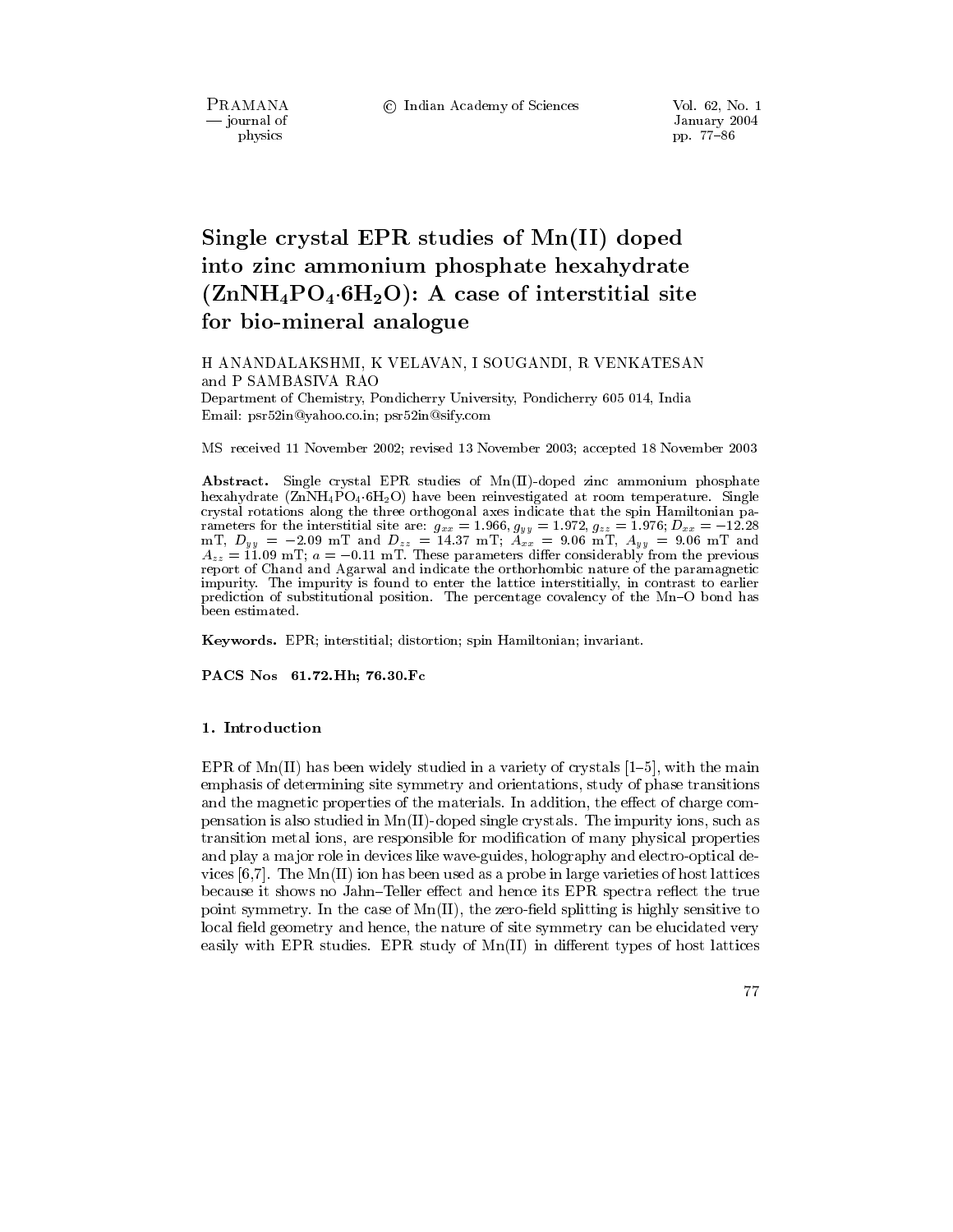have been done; a few examples are discussed below. The EPR study of  $Mn(II)$ doped cadmium maleate dihydrate indicates that  $Mn(II)$  is found to enter the host lattice interstitially and exhibit distorted octahedral symmetry [8]. In cis-catena- $\mu$ -sulphato-aquotris(imidazole) cadmium(II), the paramagnetic ion enters substitutionally into the host lattice giving rise to two magnetically inequivalent sites [9]. Single crystal EPR study of Mn(II)-doped magnesium bis(hydrogen maleate) hexally drate confirms that the impurity ion not only occupies the magnesium site in a substitutional way but also in an interstitial site  $[10]$ . Thus the ion can enter the lattice in a substitutional way or interstitial position or both. Literature survey reveals that in a paramagnetic host lattice such as nickel bis(hydrogenmaleate) hexahydrate (NHMH),  $Mn(II)$  ion enters the lattice substitutionally in the place of  $Ni(II)$  with orthorhombic distortion [11].

Paramagnetic ions like  $Cu(II)$  [12] and VO(II) [13] are studied in zinc ammonium phosphate hexahydrate  $(ZnNH_4PO_4.6H_2O)$  abbreviated as ZAPH. EPR studies of  $Cu(II)$  in ZAPH reported over a wide range of temperatures indicate that the coordination polyhedron around the host  $\text{Zn(II)}$  ion corresponds to a tetragonally compressed octahedron of oxygen atoms of water. The  $g$  and  $A$  tensor direction cosines match fairly well with one of the Zn-O directions, confirming that  $Cu(II)$ enters the lattice in place of  $Zn(II)$ . In the case of VO(II)-doped ZAPH, the paramagnetic impurity substitutes for the host divalent ion and gets associated with one oxygen to form a vanadyl bond  $(V=O)$  along a favourable metal-water bond within a given octahedron with different preference. There are two distinct favourable directions for a  $V=O$  bond which result in two distinct vanadyl complexes. Also, EPR studies of Mn(II) in ZAPH has indicated that the impurity has entered the lattice substitutionally and exhibits two magnetically inequivalent sites, as expected from the crystal structure of the host lattice [13]. However, during the single crystal work of  $Cu(II)/ZAPH$  [12], the manganese impurity has entered the lattice along with  $Cu(II)$  and exhibits only one site for  $Mn(II)$  during crystal rotations. Hence, in order to understand the nature of the location of  $Mn(II)$  in ZAPH, single crystal work has been undertaken. The results are interesting in the sense that the paramagnetic impurity has entered the lattice interstitially, in contrast to the previous observation of Chand and Agarwal [13]. The spin Hamiltonian parameters are also different. Also, the relative signs of the zero-field parameters have been ascertained and the percentage covalency of the metal-ligand bond has been estimated. These results are presented in this communication with a detailed single crystal work.

## 2. Experimental technique

Single crystals of  $\text{ZnNH}_4\text{PO}_4$  6H<sub>2</sub>O (ZAPH) are grown by the slow evaporation of equimolar aqueous solutions of ammonium dihydrogen phosphate  $(11.60 g)$  and zinc sulphate (28.75 g). To this,  $0.1\%$  of the paramagnetic impurity has been added in the form of manganous sulphate. Colourless transparent single crystals are obtained within 15 days. Crystals of optimum size are selected for EPR studies. The EPR spectra are recorded using a JEOL JES-TE100 ESR spectrometer operating at Xband frequencies and having a 100 kHz modulation to obtain first derivative EPR signal. The single crystal is mounted on a goniometer and spectra are recorded

78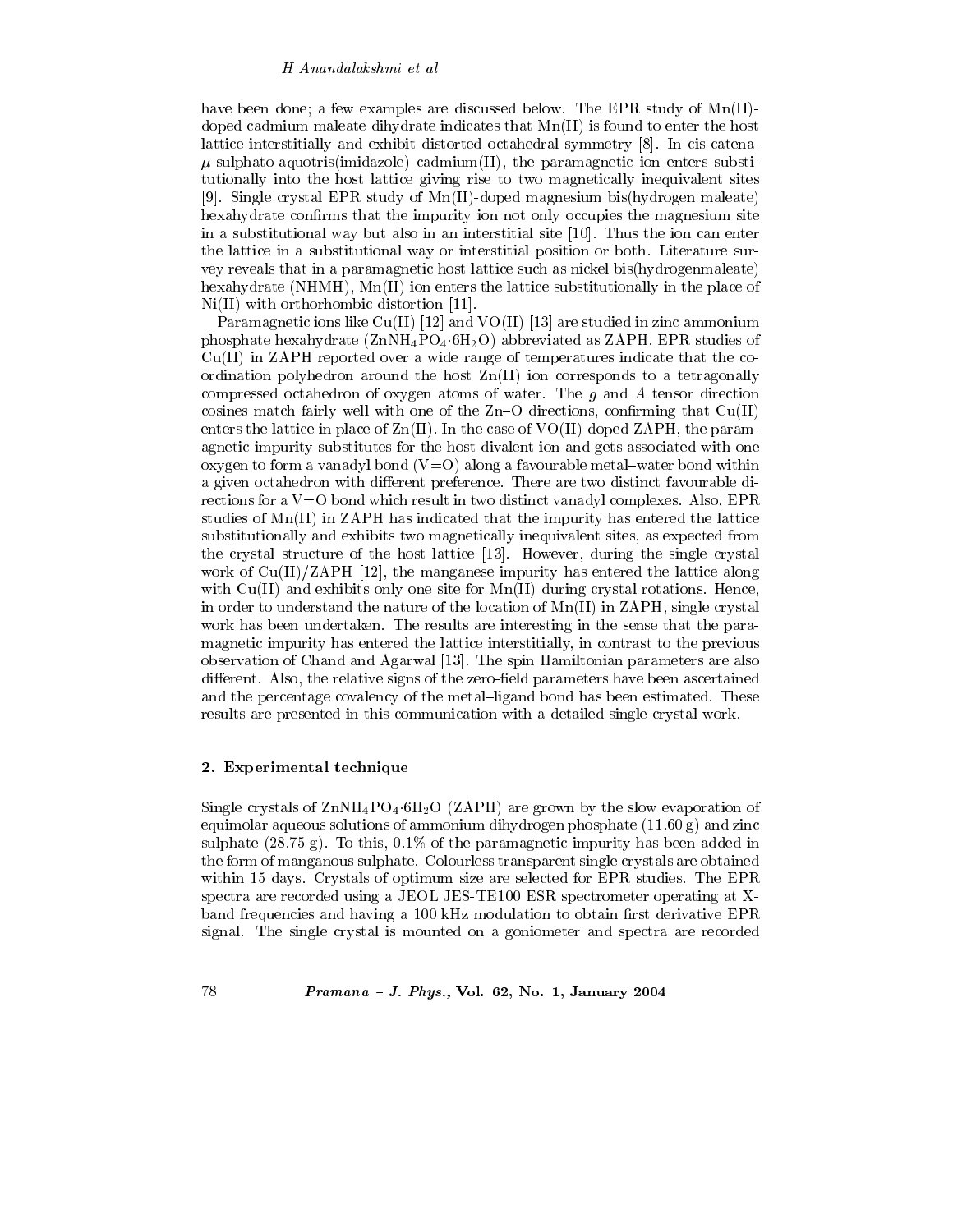for every  $10^{\circ}$  rotations. In order to extract the magnetic parameters, single crystal rotations have been done in the three mutually orthogonal planes.

### 3. Crystal structure

ZAPH is analogous to the biomineral, struvite  $(MgNH_4PO_4.6H_2O)$ , which belongs to orthorhombic system with unit cell dimensions  $a = 0.6941(2)$ ,  $b = 0.6137(2)$  and  $c = 1.1199(4)$  nm. The space group is  $Pmn2<sub>1</sub>$  and there are two molecules per unit cell [14]. The structure consists of tetrahedral  $PO_4^{3-}$ , octahedral  $Zn(H_2O)_6$  and  $NH<sub>4</sub>$  groups held together by hydrogen bonding. The metal atom is surrounded by six water molecules in a much distorted octahedral configuration with M-O distances ranging from 0.2046 to 0.2107 nm. Each oxygen atom is bonded to four other atoms, one phosphorus and three hydrogen atoms. The bonding atoms are at the corners of a distorted tetrahedron, the average oxygen-hydrogen bondlength being  $0.193$  nm compared to  $0.1537$  nm obtained for the average phosphorus-oxygen distance. The direction cosines of the three Zn–O directions in ZAPH lattice are given in table 1.

#### 4. Results and discussion

 $\text{Mn(II)}$ , being a  $d^5$  ion, is very sensitive to distortions from perfect octahedral or tetrahedral symmetries. Hence, a number of EPR studies have been undertaken with  $Mn(II)$  as the probe to study distortions, phase transitions etc [15–17]. The six spin states labeled as  $|\pm 5/2\rangle$ ,  $|\pm 3/2\rangle$  and  $|\pm 1/2\rangle$  are the three Kramers' doublets separated by  $4D$  and  $2D$  respectively, in the absence of an external magnetic field. Here,  $D$  is zero-field splitting parameter. When an external magnetic field is applied, these spin states split further and one can observe five EPR transitions with selection rule  $\Delta Ms = \pm 1$ . Each of these five lines split further into a sextet, due to the nuclear spin of manganese  $(I = 5/2)$ . Hence, one expects a 30-line pattern. However, in polycrystalline samples, only  $|+1/2\rangle \leftrightarrow |-1/2\rangle$  transition is generally observed, since the other four transitions have large anisotropy [15]. If D is very small compared to hyperfine coupling constant  $(A)$ , the 30 lines will be so closely packed that one could see only six lines. On the other hand, if  $D$  is very large, one would expect five bunches of resonance lines, each split into a sextet.

Table 1. Direction cosines of the three Zn-O directions in zinc ammonium phosphate hexahydrate host lattice and that of the distortion axis. The distortion axis does not match with any one of the Zn–O directions (see text).

| Axes            | $\it a$   | b         | C         |  |
|-----------------|-----------|-----------|-----------|--|
| $Zn-O1$         | 0.0000    | $-0.8902$ | 0.4556    |  |
| $Zn-O3$         | $-0.7314$ | 0.3344    | 0.5944    |  |
| $Zn-O4$         | $-0.7143$ | $-0.3265$ | $-0.6190$ |  |
| Distortion axis | $-0.8477$ | 0.3666    | 0.3834    |  |

79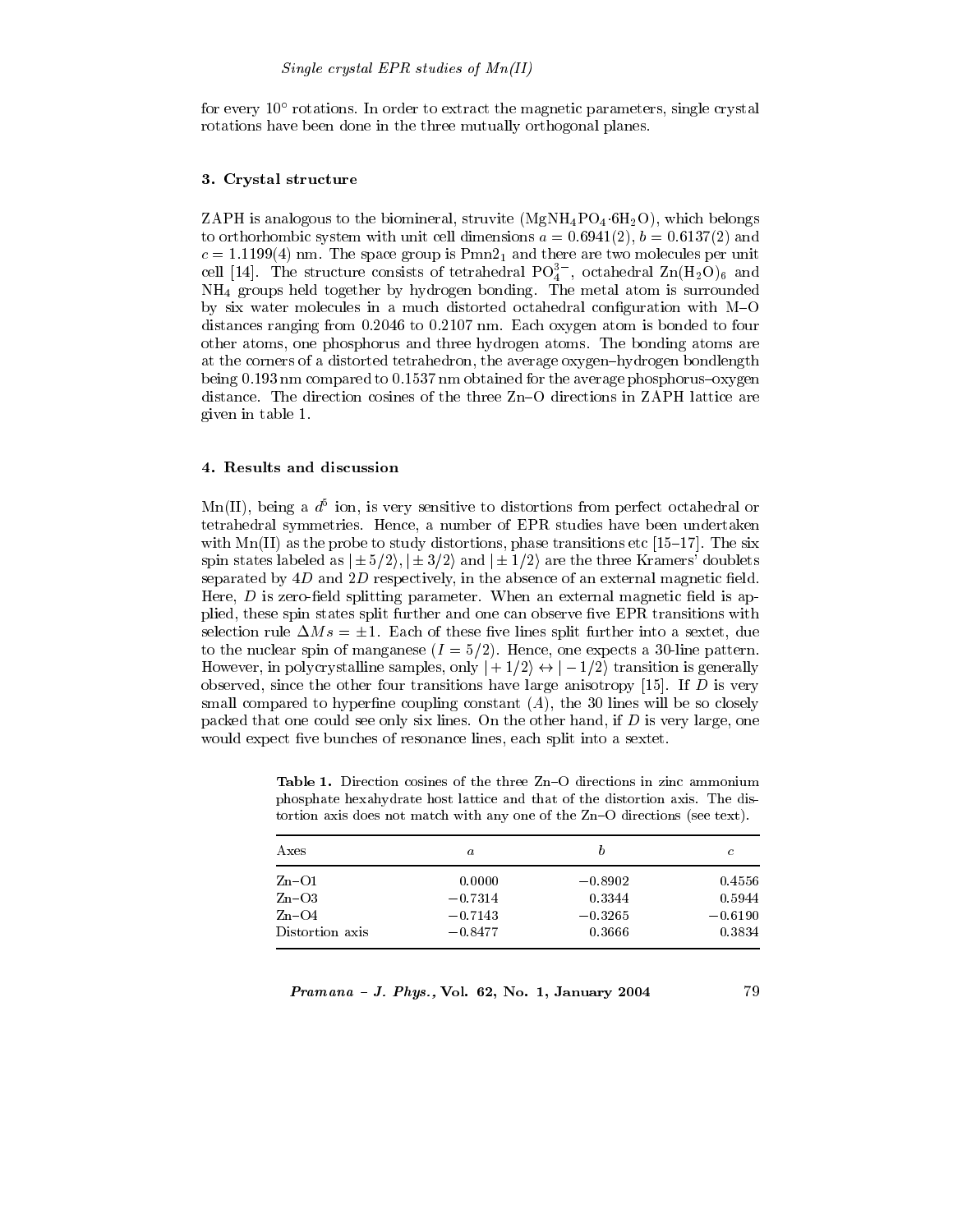A good single crystal of optimum size of  $\text{Mn(II)}/\text{ZAPH}$  is selected for crystal rotations. Typical EPR spectrum in ac plane of rotation is shown in figure 1. This EPR spectrum is characteristic of a system with  $S = 5/2$  and  $I = 5/2$ . Generally, if the impurity enters the lattice in two different positions, one would expect a 30-line pattern along any one of the crystallographic axes and 60 lines at other orientations. However, only a maximum of 30 lines have been observed in any orientation indicating the presence of only one site for the impurity, even though the lattice contains two molecules per unit cell. Hence, single crystal rotations are performed about the three orthogonal planes  $ab$ ,  $bc$  and  $ac$  respectively. Except a small change in the maximum spread, the isofrequency plots are identical in two planes and remain almost invariant in the third orthogonal plane. One such isofrequency plot of  $\text{Mn}(II)/\text{ZAPH}$  in the ac plane showing all the hyperfine lines is given in figure 2. The simpler form of the road map showing only the main five transitions, excluding nuclear hyperfine from manganese nucleus, is given in figure 3. The crystal rotation performed in the other plane namely  $ab$  plane, has shown that the lines are slightly variant. The corresponding isofrequency plot in ab plane, considering only fine structure terms, is given in figure 4. The spin Hamiltonian for a spin multiplet, due to second-order effects and other zero-field terms like  $a$  and  $F$ , is given by [15]

$$
H = \beta BgS + A_{zz}S_zI_z + A_{xx}S_xI_x + A_{xx}S_yI_y + D[S_z^2 - 1/3S(S + 1)]
$$
  
+
$$
E(S_x^2 - S_y^2) + (a/6)[S_x^4 + S_y^4 + S_y^4 - (1/5)S(S + 1)(3S^2 + 3S - 1)]
$$
  
+
$$
(F/180)[35S_z^4 - 30S(S + 1)S_z^2 + 25S_z^2 - 6S(S + 1) + 3S^2(S + 1)^2].
$$

Using perturbation theory, the energy levels have been evaluated from the above equation. From the power series expression  $[1,18]$ , the terms involving the cubic field, retaining only the major terms, have been reported.



Figure 1. Typical EPR spectrum of  $Mn(II)/ZAPH$  at room temperature in ac plane of rotation at an arbitrary orientation of the crystal. Here one can notice the overlapping of the sixth hyperfine line of a set with the first hyperfine of the next set.  $\nu = 9.07384 \text{ GHz}.$ 

#### *Pramana - J. Phys.*, Vol. 62, No. 1, January 2004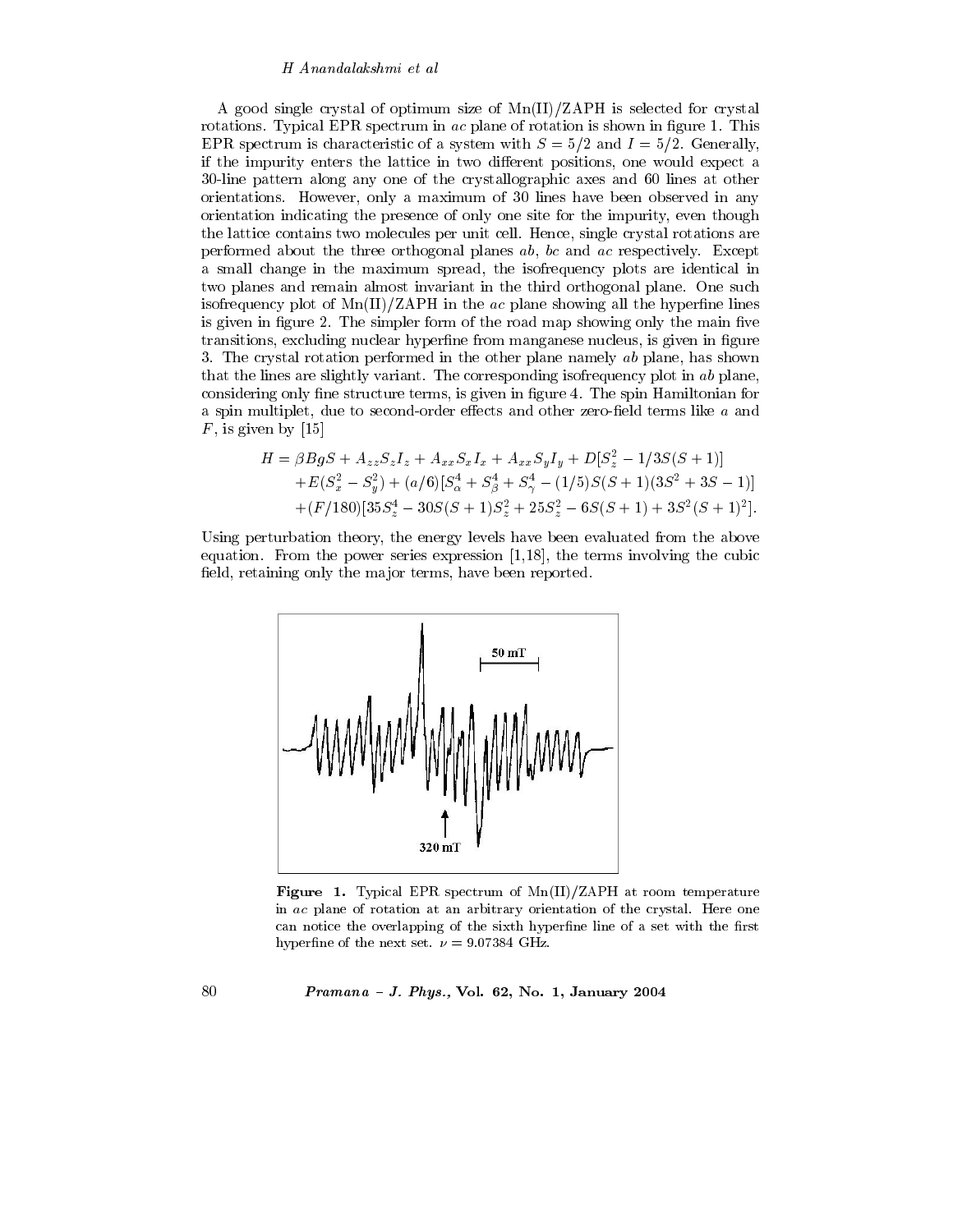

Figure 2. Isofrequency plot of  $\text{Mn(II)/ZAPH}$  in ac plane at room temperature. The transition  $|+1/2\rangle$  to  $|-1/2\rangle$ , which is nearly invariant is not shown.  $\nu = 9.07384 \text{ GHz}.$ 



Figure 3. Isofrequency plot of  $\text{Mn(II)}/\text{ZAPH}$  in ac plane as shown in figure 2 except the hyperfine lines from manganese nucleus are not considered. Here, the transition  $|+1/2\rangle$  to  $|-1/2\rangle$  is also shown.  $\nu = 9.07384 \text{ GHz}$ .

The major term, which determines the fine structure is  $D$  and is proportional to  $(3\cos^2\theta-1)$ . The fine structure lines will also have a similar angular dependence, but slightly modified due to small contributions from a and  $D/E$ . If the magnetic field and the distortion axis are in the same direction, i.e.,  $\theta = 0$ , the separation between  $|+5/2\rangle \leftrightarrow |3/2\rangle$  and  $|-5/2\rangle \leftrightarrow |-3/2\rangle$  transitions is maximum. The separation decreases as  $\theta$  increases and the fine structure collapses at  $\theta = 54^{\circ}44'$ , as  $(3\cos^2\theta - 1) = 0$  at this angle. As  $\theta$  increases further, a second maximum is obtained at  $\theta = 90^{\circ}$ . The pattern will be repeated after 90° up to 180°.

Using the three isofrequency plots and EPR-NMR program [19], the spin Hamiltonian parameters have been calculated and are given in table 2. Also given in the table are the results of previous study of  $\text{Mn(II)}/\text{ZAPH}$  [13], which differ considerably from our present values. From table 2, it is clear that the  $q$  matrix is close to

*Pramana - J. Phys.*, Vol. 62, No. 1, January 2004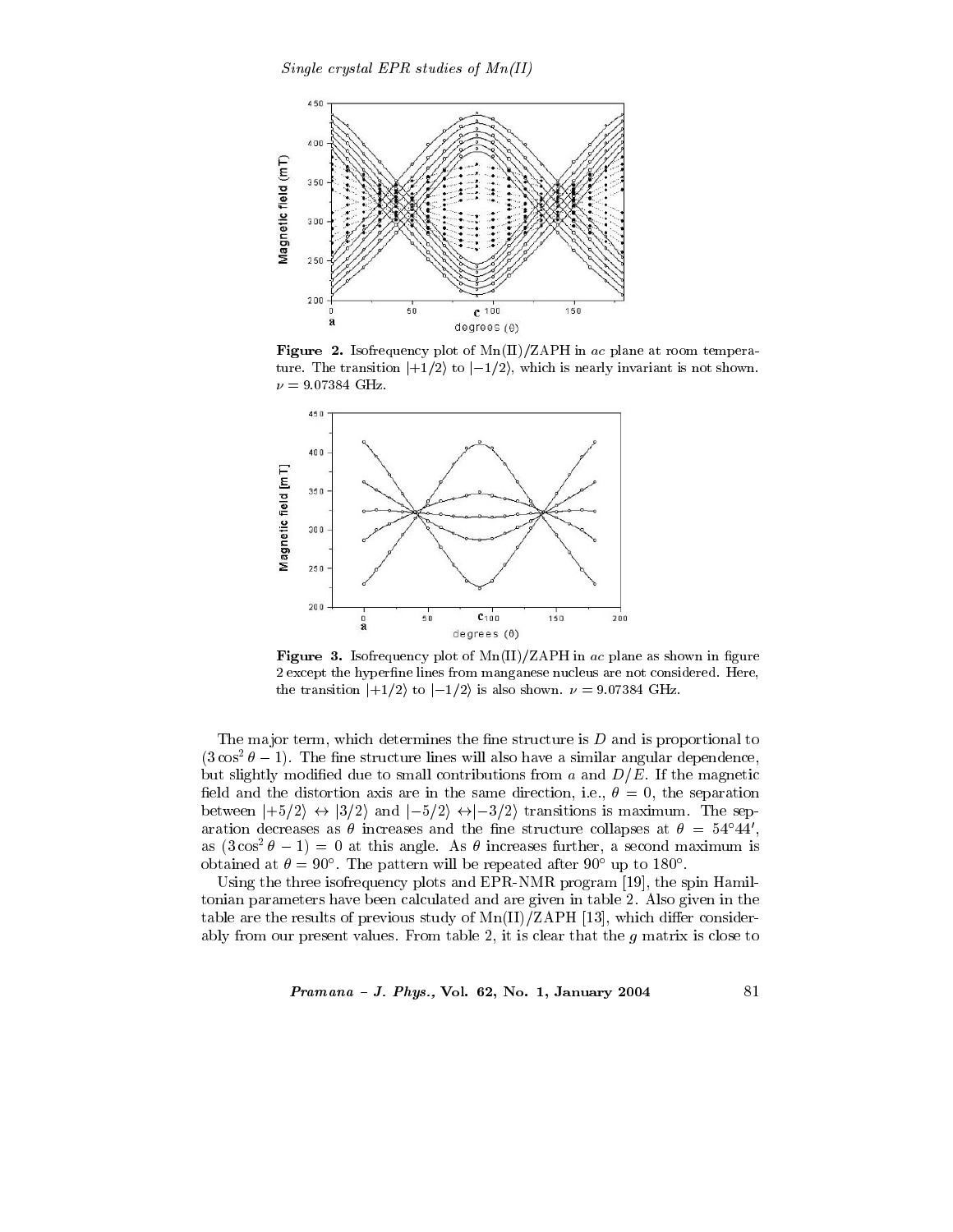axially symmetric in nature and thus confirms the observation of roadmaps in all the three orthogonal planes. The direction cosines also confirm that the principal values of  $g$  matrix are not located along the major axis. The hyperfine matrix also behaves in a similar fashion and the direction cosines of A matched fairly well with those of  $g$  matrix, confirming the coincidence of  $g$  and  $A$  tensors. This also has been confirmed from the roadmap, since the maxima and minima occurred at the same angle for  $q$  and  $\tilde{A}$  values. However, the behaviour of  $D$  matrix is quite different. The three principal values are along the three directions, a common observation noticed in our previous cases of  $Ni(II)/HZDT$  [20]. The tensor has the asymmetry parameter, E, equal to 6.1 mT, slightly lower than the previous case of  $\text{Mn(II)}$  in ZPPH [21]. This non-zero value for E results in the invariance of hyperfine resonance lines in ab plane, as discussed earlier and justifies its inclusion in the spin Hamiltonian.

Direction cosines of the distortion axis are necessary to evaluate spin Hamiltonian parameters and to identify the location of the impurity. However, due to the presence of only one site, it was easy to calculate the direction of the distortion axis. In general, the distortion could be either tetragonal, i.e., along one of the axis of the  $Zn-O$  octahedron or trigonal, i.e., along  $\langle 111 \rangle$  axis of the octahedron. A general procedure to identify the distortion axis has been discussed [10]. One has to obtain the zero field parameter from the powder spectrum to obtain the distortion axis. EPR spectrum of powder sample  $\text{Mn}(II)/\text{ZAPH}$  recorded at room temperature is given in figure 5. The unsymmetrical nature of the powder spectrum is a clear indication of the presence of  $E$  term in the spin Hamiltonian. The spin Hamiltonian parameters obtained from powder spectra are given in table 3, along with single crystal data of ours and a few related literature data. In the present case, the direction cosines of the distortion axis as derived above does not match well with any one of the Zn-O directions in the lattice (table 1). The angle between Zn-O3 direction and distortion axis is around  $13^{\circ}$ , which is rather high, indicating less chance of  $Mn(II)$  to enter into the lattice in the place of  $Zn$ . In a previous study in which  $Cu(II)$  is doped into this host lattice [14], the unique g-axis has



**Figure** 4. Isofrequency plot of  $Mn(II)/ZAPH$  in ab plane at room temperature. All the lines are almost invariant.  $\nu = 9.11293 \text{ GHz.}$ 

*Pramana - J. Phys.*, Vol. 62, No. 1, January 2004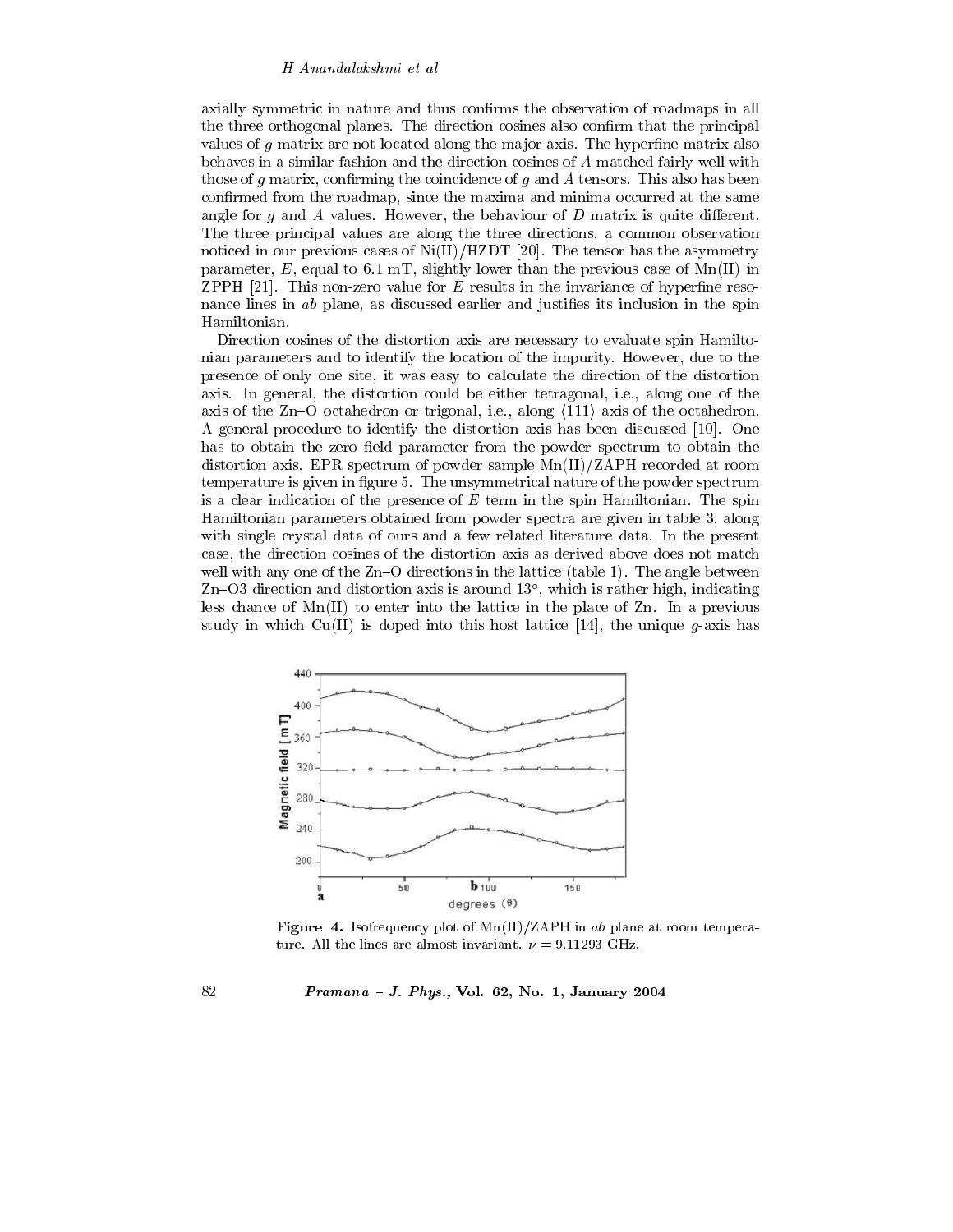## Single crystal EPR studies of  $Mn(II)$

|                   |       |           |             | Direction cosines |                  |               |  |
|-------------------|-------|-----------|-------------|-------------------|------------------|---------------|--|
|                   |       |           | Eigenvalues | $\boldsymbol{a}$  | $\boldsymbol{b}$ | $\mathfrak c$ |  |
| q matrix          |       |           |             |                   |                  |               |  |
| 1.973             | 0.004 | $-0.003$  | 1.966       | $-0.4954$         | $-0.0102$        | $-0.8686$     |  |
|                   | 1.973 | $-0.003$  | 1.972       | 0.6059            | $-0.6999$        | $-0.3476$     |  |
|                   |       | 1.969     | 1.976       | 0.6044            | 0.7142           | $-0.3531$     |  |
| D matrix $(mT)$   |       |           |             |                   |                  |               |  |
| $-2.09$           | 0.00  | 0.00      | $-12.28$    | $-0.0049$         | 0.0000           | $-0.9999$     |  |
|                   | 14.37 | $-0.13$   | $-2.09$     | 0.9999            | 0.0000           | $-0.0049$     |  |
|                   |       | $-12.28$  | 14.37       | 0.0000            | 1.0000           | 0.0000        |  |
| $A$ Matrix $(mT)$ |       |           |             |                   |                  |               |  |
| 9.06              | 0.001 | $-0.0721$ | 9.06        | 0.9994            | 0.0000           | 0.3347        |  |
|                   | 9.06  | $-0.0721$ | 9.06        | $-0.0246$         | $-0.7071$        | 0.7067        |  |
|                   |       | 11.09     | 11.09       | $-0.0246$         | 0.7071           | 0.7067        |  |

Table 2. Spin Hamiltonian parameter  $(g, A \text{ and } D)$  matrices calculated from the isofrequency plots, using the program EPR-NMR [19].



Figure 5. Powder EPR spectrum of Mn(II)/ZAPH at room temperature, indicating the orthorhombic nature of D (see text).  $\nu = 9.40231 \text{ GHz.}$ 

been found to be along  $Zn-O3$  direction, the angle being less than  $5^{\circ}$ . It is also to be pointed out here that in the case of  $Cu(II)$ , two magnetically inequivalent sites have been noticed, whereas it is not so in the present study.

In order to evaluate the relative signs and magnitudes of  $D$  and  $a$ , the following procedure is used. The separation between the extreme sets of hyperfine sextets, corresponding to the transitions  $|+5/2\rangle \leftrightarrow |+3/2\rangle$  and  $|-5/2\rangle \leftrightarrow |-3/2\rangle$  is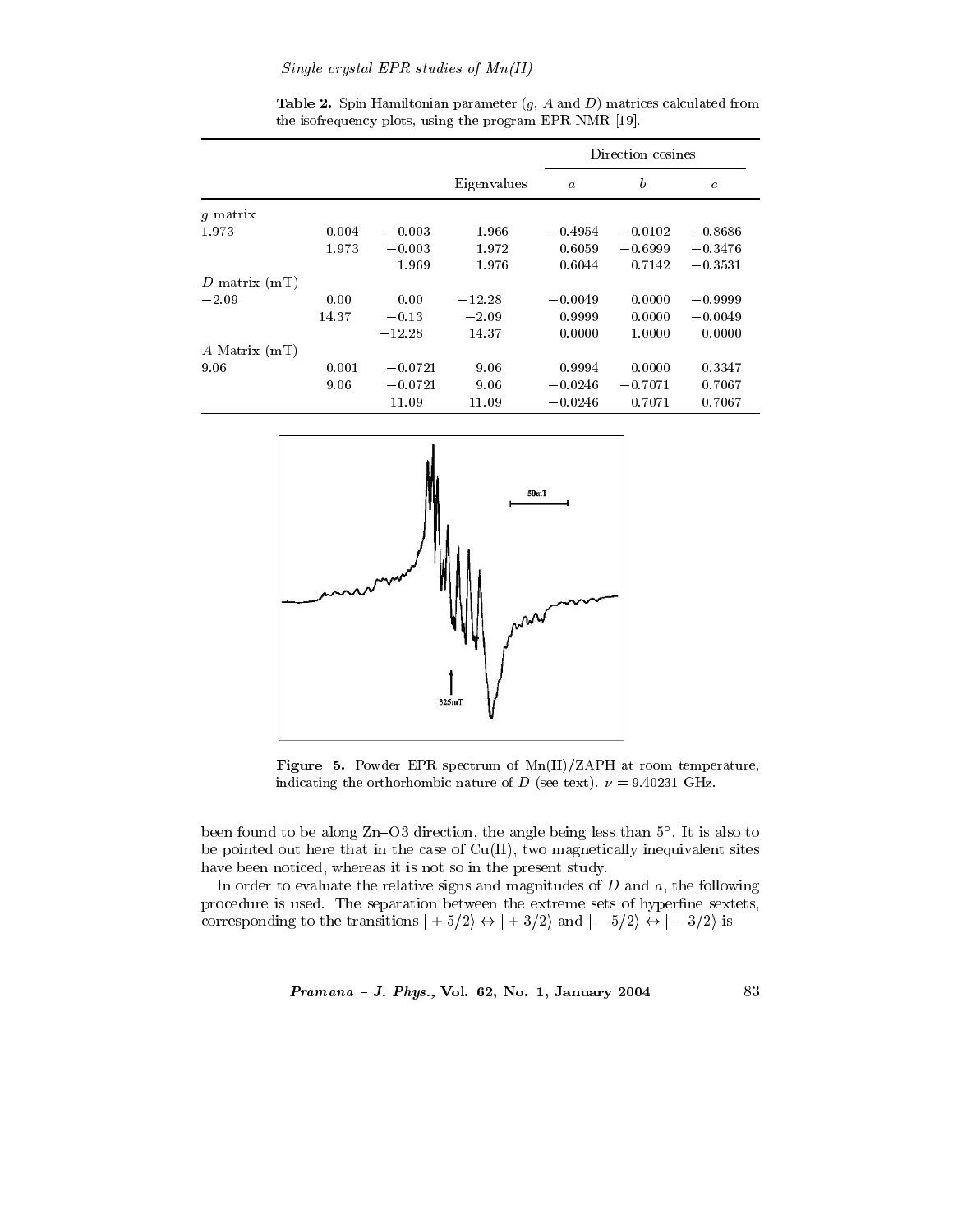**Table 3.** Magnetic resonance data for Mn(II)  $(d^5, high-spin)$  in some related host lattices  $(D, E, A$  and a are in mT.

| System                      | $g_{xx}, g_{yy}, g_{zz}$ | $\boldsymbol{A}$     | D                             | E    | $\boldsymbol{a}$ | Ref.             |
|-----------------------------|--------------------------|----------------------|-------------------------------|------|------------------|------------------|
| MMHH                        | 1.995                    | 96                   | 33.44                         |      | 0.40             | [10]             |
| <b>NHMH</b>                 | 2.021<br>2.024<br>2.024  | 8.2<br>8.2<br>8.2    | 21.60                         | 2.89 | 0.09             | $[11]$           |
| MHMH                        | 1.997<br>2.013<br>2.013  | 8.8<br>8.8<br>8.8    | 31.20                         | 3.47 | 0.12             | $[11]$           |
| $CoH6CeMo12O42.12H2O$       | 2.017<br>2.003<br>2.003  | 7.7<br>7.7<br>8.2    | 22.40                         | 3.70 |                  | $[12]$           |
| ZPPH                        | 1.999<br>1.954<br>1.952  | 11.7<br>10.5<br>10.4 | 15.49<br>0.22<br>$-15.71$     | 7.64 | 0.08             | $[21]$           |
| ZAPH                        | 2.002<br>2.001<br>2.001  | 9.2<br>9.2<br>9.3    | 53.52<br>$-35.41$<br>$-18.11$ | 8.67 |                  | $[13]$           |
| ZAPH<br>Single crystal data | 1.966<br>1.972<br>1.976  | 9.1<br>9.1<br>11.1   | $-12.28$<br>$-2.09$<br>14.37  | 6.1  | $-0.11$          | Present<br>study |
| Powder data                 | 2.041                    | 9.1                  | 23.21                         |      |                  |                  |

MMHH - magnesium maleate hexahydrate.

NHMH - nickel bis(hydrogen maleate) hexahydrate.

MHMH - magnesium bis(hydrogen maleate) hexahydrate.

ZPPH - zinc potassium phosphate hexahydrate.

$$
B| + 5/2\rangle \leftrightarrow | + 3/2\rangle - B| - 5/2\rangle \leftrightarrow | + 3/2\rangle
$$
  
= 4D(3 cos<sup>2</sup> θ - 1) + pa + 1/3F(35 cos<sup>4</sup> θ - 30 cos<sup>2</sup> θ + 3).

Any three orientations can be chosen to get the values of  $D$ ,  $F$  and  $a$ . The values of  $D$  and  $a$ , which give best fit have been calculated and found to agree well with the values obtained from single crystal analysis. The value of  $F$  is found to be too small.

We have also calculated the percentage of covalency of the Mn-O bond from Matamura's plot [22,23]. The covalency of a bond between manganese and its ligands will certainly have an effect on the magnitude of the isotropic hyperfine coupling constant  $A$ . An approximate relationship for the covalency  $c$  of a bond between the atoms p and q and their electronegativities  $\chi_p$  and  $\chi_q$  is given by

$$
c = [1 - 0.16(\chi_p - \chi_q) - 0.035(\chi_p - \chi_q)^2]/n.
$$

Here, n is the number of ligands around  $Mn(II)$  ion. The percentage of covalency obtained is around 10.9, assuming  $\chi_{Mn} = 1.4$  and  $\chi_{O} = 3.5$  [24] and the value of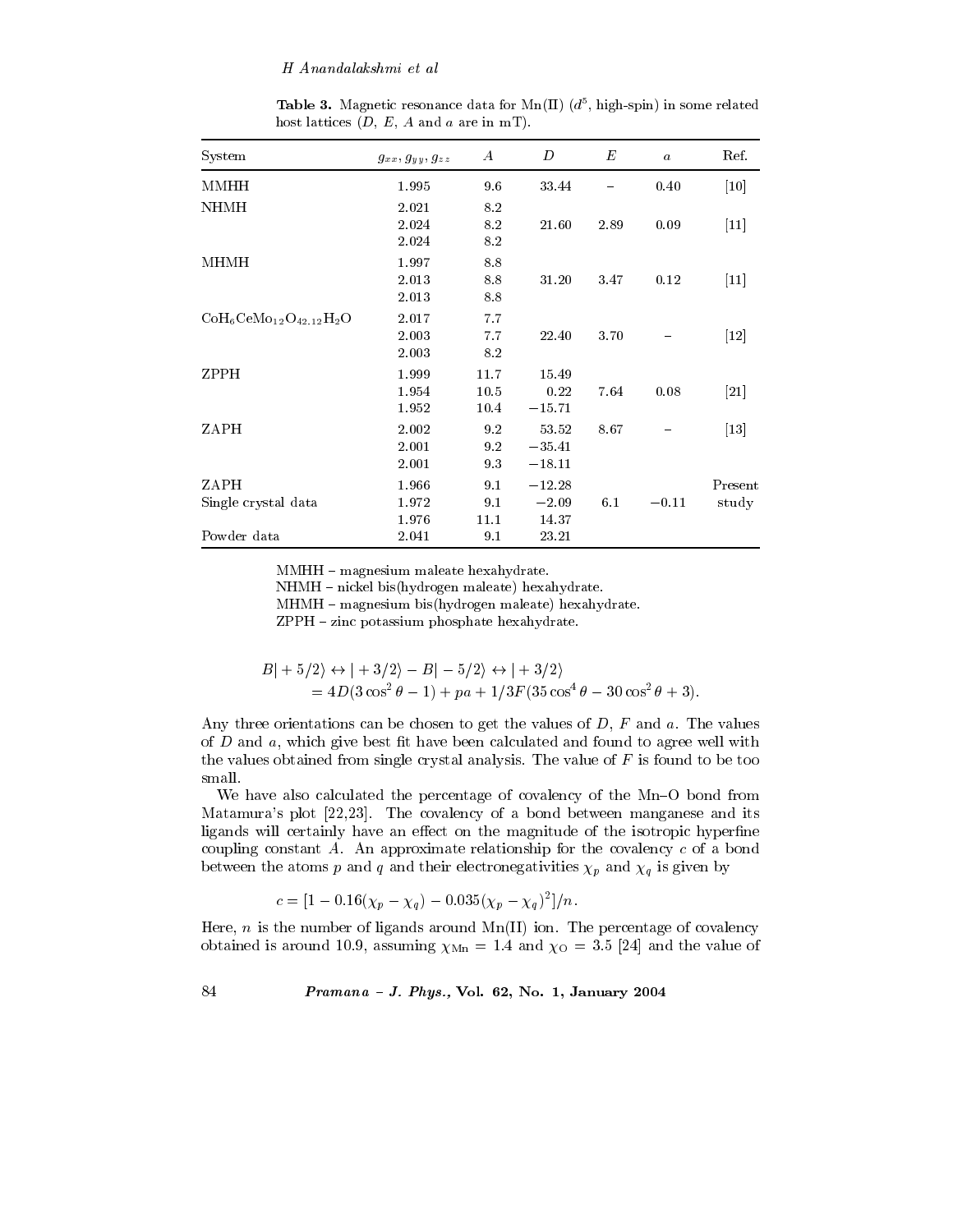hyperfine splitting constant predicted from the graph agrees reasonably well with the observed value.

## 5. Conclusion

Thus, the spin Hamiltonian parameters  $(g, A, D \text{ and } a)$  for Mn(II)/ZAPH have been obtained from single crystal rotation in the three orthogonal planes. The spin Hamiltonian parameters obtained in the present study are clearly different from those reported earlier by Chand and Agarwal. In addition, the location of the impurity, in our present case is interstitial, whereas it is substitutional in the other study. The deviation from axial symmetry is reflected more in  $D$  tensor than in  $g$ and A tensors. Powder EPR spectrum of  $\text{Mn(II)}/\text{ZAPH}$  confirms the presence of only one site in the host lattice and hence supports the single crystal data. The  $Mn-O$  bond seems to be almost ionic with only 13% covalency. The spin Hamiltonian parameters deviate from axial symmetry, confirming the orthorhombic nature of the paramagnetic impurity.

#### Acknowledgements

Recognition and support in the form of DST-FIST by DST to Department of Chemistry, Pondicherry University, Pondicherry is highly appreciated. The authors thank the Council of Scientific and Industrial Research (CSIR)  $01(1771)/02$ /EMR-II, the Department of Science and Technology (DST), the University Grants Commission (UGC), New Delhi and the All India Council for Technical Education (AICTE) for financial assistance. Thanks to the anonymous referee for his/her valuable suggestions, that has resulted in a vast improvement of the manuscript.

#### References

- [1] D Pathinettam Padiyan, C Muthukrishnan and R Murugesan, Spectrochim. Acta  $(Part A)$  58, 509 (2002)
- [2] T K Gundu and P T Manoharan, Chem. Phys. Lett.  $264$ , 338 (1997)
- [3] B Wagner, S A Warda, M A Hitchman and D Reinen, Inorg. Chem. 35, 3967 (1996)
- [4] J Lech, A Slezak and R Hrabanski, J. Phys. Chem. Solids 52, 685 (1991)
- [5] F E Mabbs and D Collison, *Electron paramagnetic resonance of d-transition metal* compounds (Elsevier, Amsterdam, 1992)
- [6] L Sree Ramachandra Prasad and S Subramanian, J. Chem. Phys. 83, 1485 (1985)
- [7] Wen-Chen Zheng, Phys. Status Solidi B205, 627 (1998)
- [8] S N Rao, Y P Reddy and P S Rao, Solid State Commun. 82, 419 (1992)
- [9] R Murugesan, V S X Anthonisamy and S Subramanian, Spectrochim. Acta (Part A) 49, 1801 (1993)
- [10] Jesiamma Joseph and P Sambasiva Rao, Spectrochim. Acta A52, 607 (1996)
- [11] R M Krishna, V P Seth, R S Bansal, I Chand, S K Gupta and J J Andre, Spectrochim. Acta (Part A)  $54, 517$  (1998)